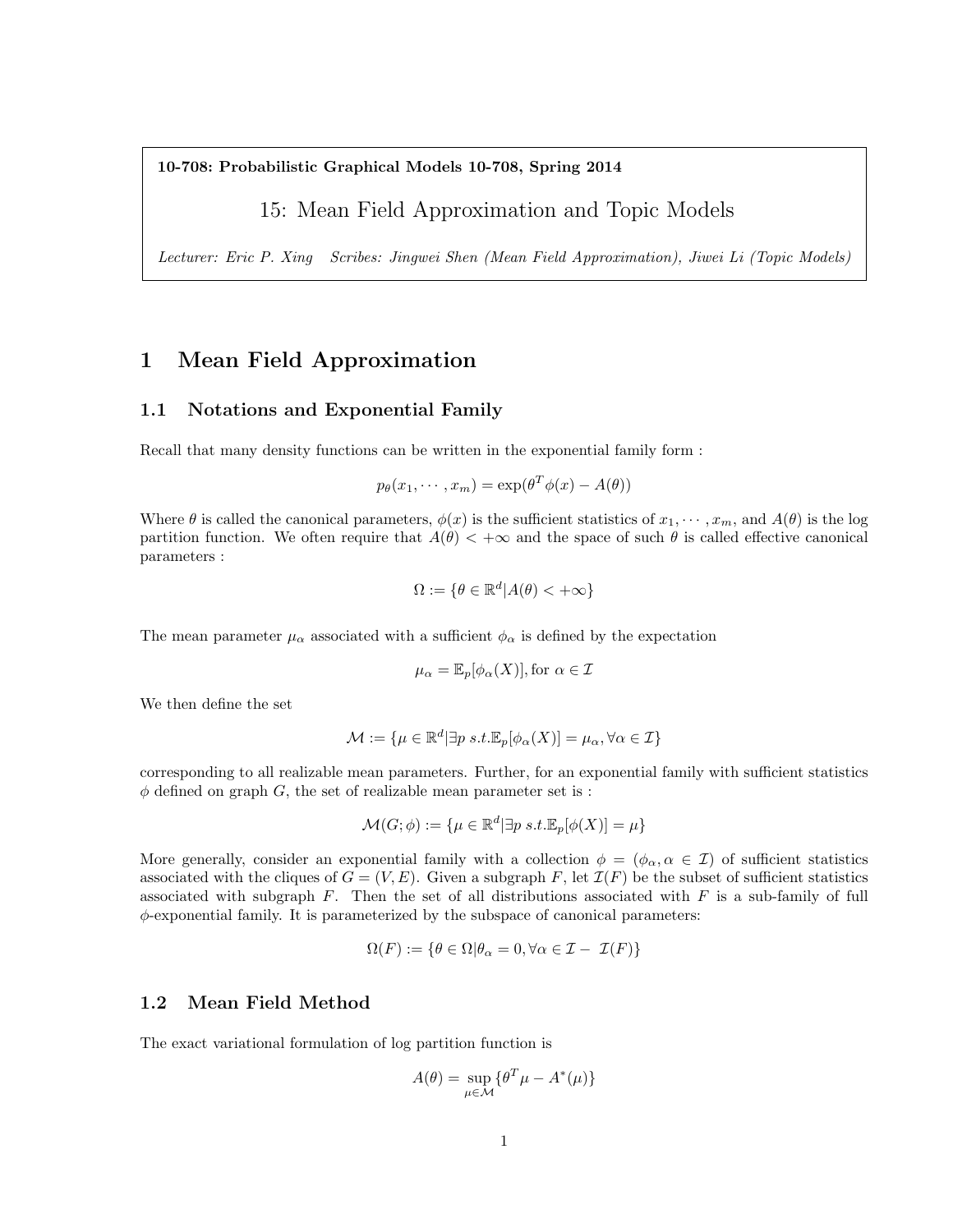where  $M$  is the marginal polytope which is difficult to characterize and  $A^*$  is the conjugate dual function of  $A(\theta)$ .

Mean field method uses non-convex inner product and exact form of entropy. Instead of inference under M, mean field method uses a tractable subgraph.

For a given tractable subgraph  $F$ , a subset of canonical parameters is

$$
\mathcal{M}(F; \phi) := \{ \tau \in \mathbb{R}^d | \tau = \mathbb{E}_{\theta}[\phi(X)] \text{ for some } \theta \in \Omega(F) \}
$$

Since F is a subgraph,  $\mathcal{M}(F;\phi) \subset \mathcal{M}(G,\phi)$ , which is called an inner approximation. Then mean field method solves the relaxed optimization problem :

$$
\max_{\tau \in \mathcal{M}_F(G)} \{ \tau^T \theta - A_F^*(\tau) \}
$$

Here,  $A_F^* = A^*|\mathcal{M}_F(G)$  is the exact dual function restricted to  $\mathcal{M}_F(G)$ ,  $\phi$  is the set of potentials assigned to the graph.

#### 1.3 Naive Mean Field for Ising model

The joint probability of Ising model can be represented as

$$
p(x) \propto \exp(\sum_{s \in V} x_s \theta_s + \sum_{(s,t) \in E} x_s x_t \theta_{st})
$$

Then mean parameters we are interested in are :

$$
\mu_s = E_p(x_s) = P(X_s = 1), \forall s \in V
$$
  

$$
\mu_{st} = E_p(x_s x_t) = P[(x_s, x_t) = (1, 1)], \forall (s, t) \in E
$$

It is difficult for inference in Ising model since there are many loops in the model. We consider a fully disconnected graph where there are no edges connecting each pair of nodes. For fully disconnected graph  $F$ ,

$$
\mathcal{M}_F(G) := \{ \tau \in \mathbb{R}^{|V|+|E|} | 0 \le \tau_S \le 1, \forall s \in V, \tau_{st} = \tau_s \tau_t, \forall (s, t) \in E \}
$$

The dual decomposes into sum, one for each node

$$
A_F^*(\tau) = \sum_{s \in V} [\tau_s \log \tau_s + (1 - \tau_s) \log(1 - \tau_s)]
$$

Then the relaxed optimization problem becomes

$$
\max_{\mu \in [0,1]^m} \{ \sum_{s \in V} \mu_s \theta_s + \sum_{(s,t) \in E} \theta_{st} \mu_s \mu_t + \sum_{s \in V} H_s(\mu_s) \}
$$

Taking gradient w.r.t  $\mu_s$  and let it be zero we have

$$
\theta_s + \sum_{(s,t)\in E} \theta_{st}\mu_t + \log \mu_s - \log(1-\mu_s) = 0
$$

The update rule is

$$
\mu_s \leftarrow \sigma(\theta_s + \sum_{(s,t) \in E}\theta_{st}\mu_t)
$$

where  $\sigma(.)$  is the sigmoid function.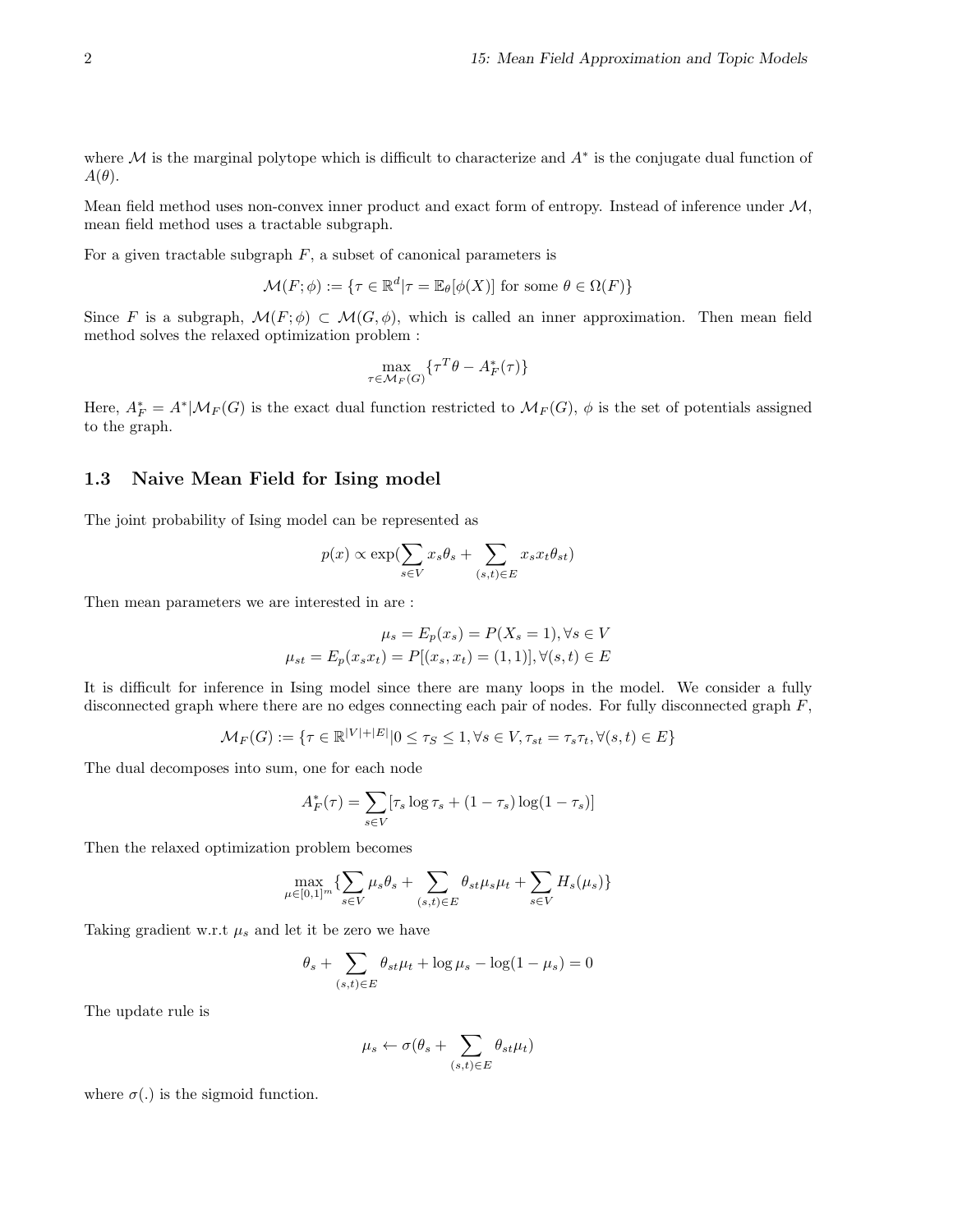#### 1.4 Geometry of Mean Field

Mean field optimization is always non-convex for any exponential family in which the state space  $\mathcal{X}^m$  is finite. The marginal polytope  $M(G)$  is a convex hull. If  $M_F(G)$  is a strictly subset then it must be non-convex since it contains all the extreme points.

For example, in the two-node Ising model,

$$
\mathcal{M}_F(G) = \{0 \le \tau_1 \le 1, 0 \le \tau_2 \le 1\tau_{12} = \tau_1\tau_2\}
$$

We can easily check that it is not a convex set.

#### 1.5 Cluster-based Approximation for the Gibbs Free Energy

When the inference for the entire graph is intractable, we divide the graph into small clusters which can be inferred by exact inference algorithms each.

Given a disjoint clustering ,  $\{C_1, C_2, \cdots, C_l\}$ , of all variables. Let

$$
q(X) = \prod_i q_i(X_{C_i})
$$

The mean field free energy is

$$
G_{MF} = \sum_i \sum_{X_{C_i}} \prod q_i(X_{C_i}) E(X_{C_i}) + \sum_i \sum_{X_{C_i}} q(X_{C_i}) \log q_i(X_{C_i})
$$

will never equal to the exact Gibbs free energy no matter how what clustering is used, however it always defines a lower bound of the likelihood.

#### 1.6 Generalized Mean Field Algorithm

**Theorem:** The optimum GMF approximation to the marginal cluster marginal is isomorphic to the cluster posterior of the original distribution given internal evidence and its generalized mean fields.

Theorem: The GMF algorithm is guaranteed to converge to a local optimum and provides a lower bound for the likelihood of the evidence or the partition function in the model.

The GMF algorithm iterates over each clique  $q_i$  for the optimization.

The accuracy increases as the size of clusters grows while the computation cost for each cluster also increases. The extreme case is that there is only one cluster : the original graph, then it is exactly the true inference but it is often intractable. So there is a trade off between the computation cost and the inference accuracy.

### 1.7 The Naive Mean Field Approximation

The idea is to approximate  $p(X)$  by fully factorized  $q(X) = P_i q_i(X_i)$ . For example, for Boltzmann distribution, it is

$$
p(X) = \exp\left(\sum_{i < j} q_{ij} X_i X_j + q_{iO} X_i\right) / Z
$$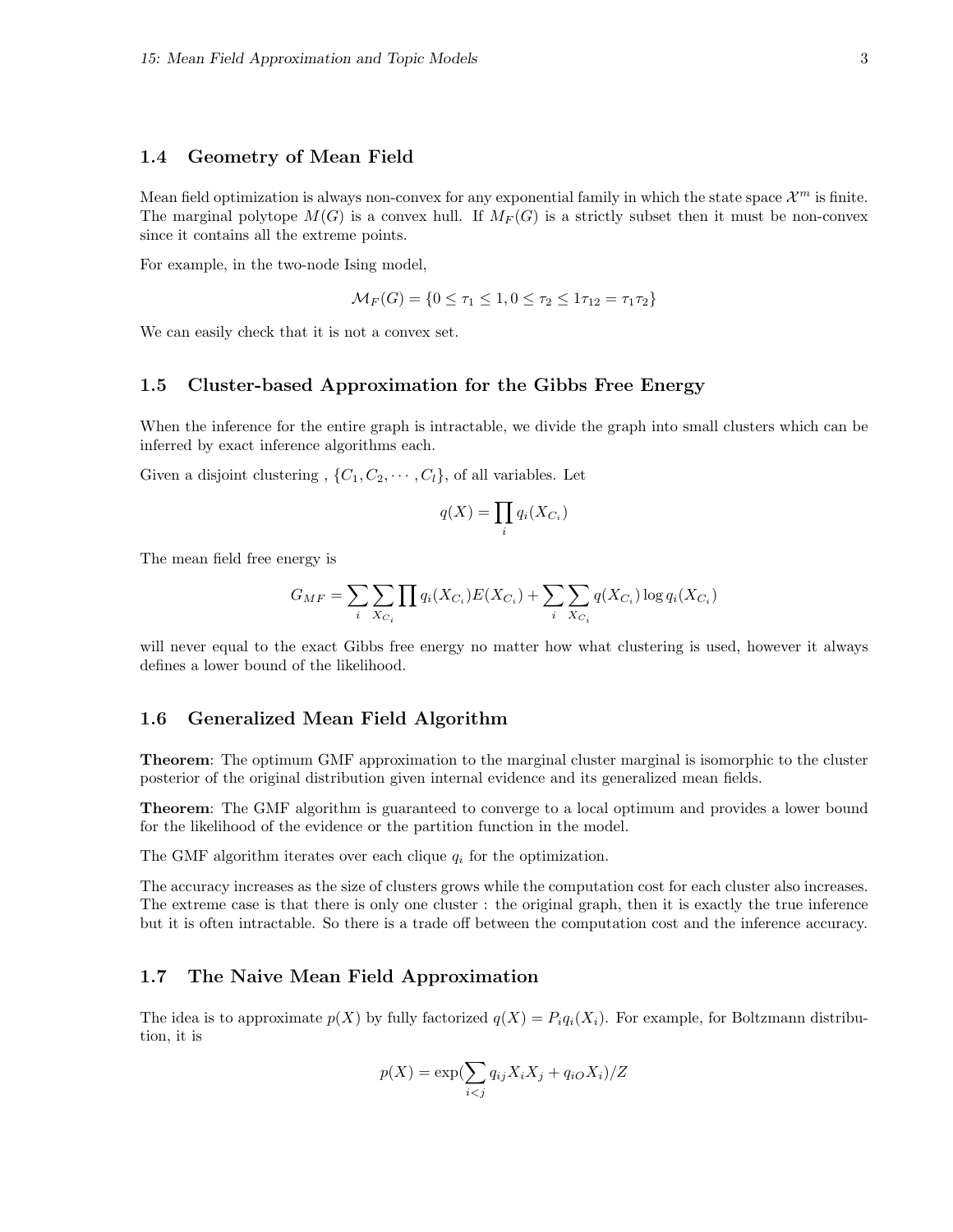The mean field equation is

$$
q_i(X_i) = \exp(\theta_{iO} X_i + \sum_{j \in \mathcal{N}_i} \theta_{ij} X_i < X_j >_{q_j} + A_i)
$$
\n
$$
= p(X_i | \{ < X_j >_{q_j} : j \in \mathcal{N}_i \}
$$

where  $\langle X_j \rangle_{q_j}$  resembles a message sent from node j to i,  $\mathcal{N}_i$  is the neighbor of  $X_i$ .

# 2 Probabilistic Topic Models

## 2.1 Latent Dirichlet Allocation (LDA)

In LDA [1], each document d is represented as a sequence of its containing word  $d = \{w_1, w_2, ..., w_{N_d}\}$ , where  $N_d$  denotes the number of words in d. The word w is defined to be an item from a vocabulary indexed by  $\{1, 2, ..., V\}$ , where V is the vocabulary size. w can also be represented by an  $1 \times V$  vector with its correspondent element 1 and others zero.

In topic models, each document  $d$  is represented as a mixture of topics, characterized by the documentspecific vector  $\theta_d$ . It is a bit tricky to interpret the concept of topic, where here are to be viewed as particular distributions over vocabularies, denoted as  $\beta$ . For example, the topic of sports<sup>1</sup> tend to give higher probability to sports related words than entertainment related ones, or in other words, sports words are more likely generated from the topic of sports. Table 1 gives an illustration of what topics are like in topic models.

|                      | basket ball | $_{\rm ball}$ | score  | rebound | $\cdots$ | movie   | spiderman | actor   |
|----------------------|-------------|---------------|--------|---------|----------|---------|-----------|---------|
| topic-sports         | 0.08        | 0.09          | 0.05   | 0.06    | $\cdots$ | 0.00001 | 0.00001   | 0.00002 |
| topic-entertainments | 0.0002      | 0.00006       | 0.0002 | 0.00004 | $\cdots$ | 0.07    | 0.06      |         |

Table 1: Illustration of topics in topic models. The value corresponds to the probability that particular word is generated by the topic.

LDA is a generative model and its generative story can be interpreted as follows: when a writer wants to write something in document d, he has to first decide which topics he wishes to cover in this particular document, as he will choose from document-topic distribution  $\theta_d$ . Specifically, the topic z will be chosen from the multinomial distribution  $z \sim Multi(\theta)$ . Once the topic z is settled, he would choose a word w to fill in the position from the topic distribution  $\beta_z$ . As we just discussed in Table 1, if the writer decides to write something about sports, words such as *basketball* and *rebound* are more likely to be chosen than *actor* or spiderman. Word is similarly chosen from the multinomial distribution  $w \sim Multi(\beta_z)$ . Such decision process iterates for each position until the end of the document. The generative story is given in Figure 2.

A Dirichlet prior is commonly given to  $\theta_d$ , as  $\theta_d \sim Dir(\alpha)$  for the facilitation of calculation due to the conjugate property of Dirichlet prior and multinomial distribution. Similarly,  $\beta$  follows the Dirichlet prior parameterized by  $\eta$ .

#### 2.2 Variational Inference for LDA

In this subsection, we get down to the Variational Inference for LDA, the key point of which is trying the minimizing the KL divergence between the variational distribution  $q(\theta, z|\gamma, \phi)$  and the actual posterior

<sup>&</sup>lt;sup>1</sup>Topic models do not offer a name for the mined topics. These names are usually manually identified according to word distributions or top words.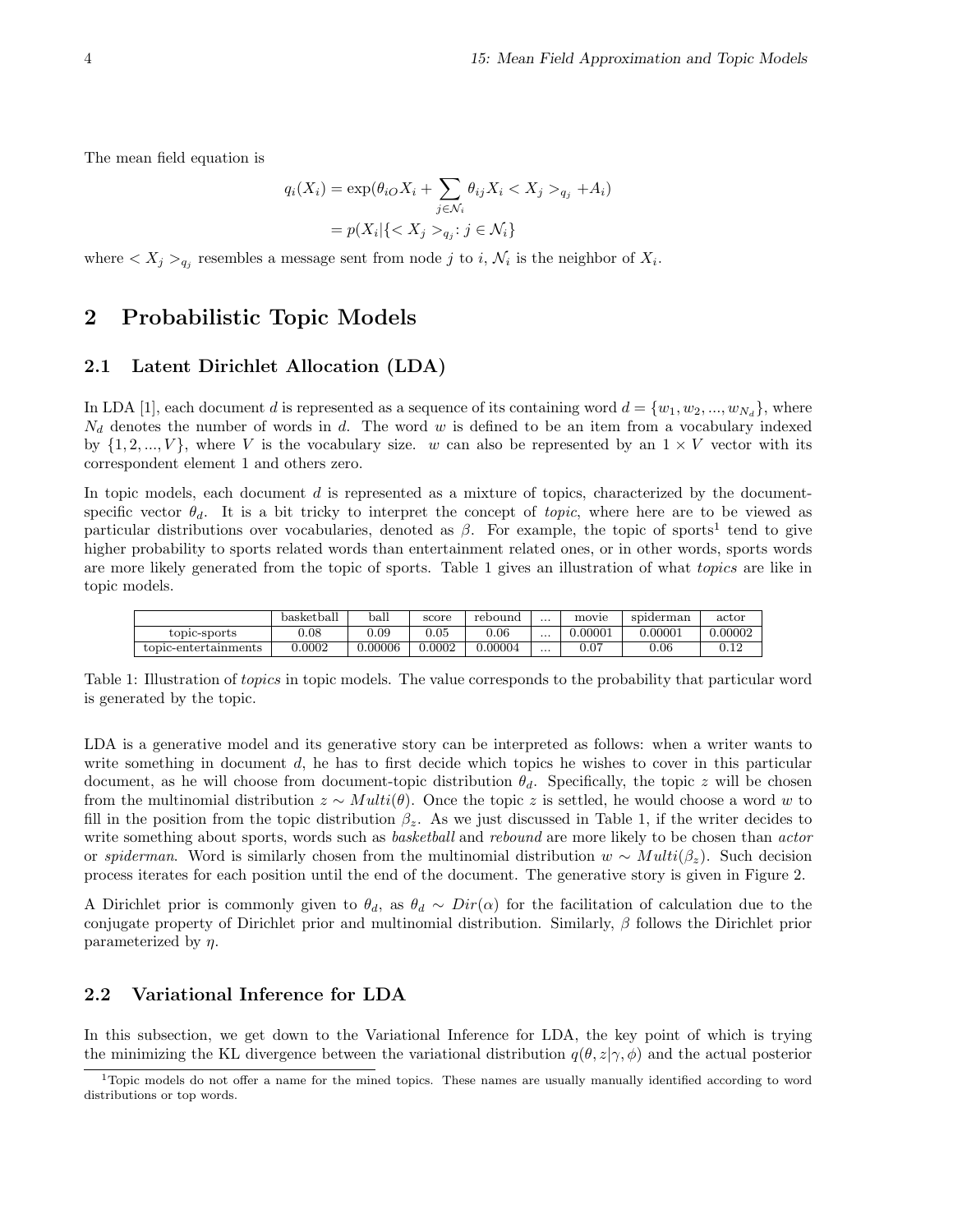

Figure 1: Graphical Model for LDA (taken from lecture15, page 41, Eric Xing).

1. For each document  $m$ Draw a document proportion vector  $\theta_m | \alpha \sim Dir(\alpha)$ 2. For each word in  $w \in m$ (a)draw topic assignment  $z_w|\theta \sim Multi(\theta_{z_m})$ (b)draw word  $w|z_w, \beta \sim Multi(\beta_{z_w})$ 

Figure 2: Generative Story for LDA topic model.

distribution  $p(\theta, z|w, \alpha, \beta)$ , where  $\gamma$  and  $\phi$  are variational parameters involved in q. Specifically,  $q(\theta|\gamma)$  follows a Dirichlet distribution parameterized by  $\gamma$  and  $q(z_n|\phi_n)$  is the multinomial distribution parameterized by  $\phi_n$ .  $q(\theta, z | \gamma, \phi)$  is factorized as follows:

$$
q(\theta, z | \gamma, \phi) = q(\theta | \gamma) \prod_{n} q(z_n | \phi_n)
$$
\n(1)

$$
(\gamma^*, \phi^*) = \underset{\gamma, \phi}{\text{argmin}} D(q(\theta, z | \gamma, \phi) || p(\theta, z | w, \alpha, \beta))
$$
\n(2)

$$
KL(q(\theta, z | \gamma, \phi) || p(\theta, z | w, \alpha, \beta)) = E_q(\theta, z | \gamma, \phi) \log \frac{q(\theta, z | \gamma, \phi)}{p(\theta, z | w, \alpha, \beta)}
$$
  
=  $E_q \log q(\theta, z | \gamma, \phi) - E_q p(\theta, z | w, \alpha, \beta)$   
=  $E_q \log q(\theta, z | \gamma, \phi) - E_q p(\theta, z, w | \alpha, \beta) + E_q p(w | \alpha, \beta)$  (3)

Let  $L(\gamma, \phi : \alpha, \beta) = -E_q \log q(\theta, z | \gamma, \phi) + E_q p(\theta, z, w | \alpha, \beta)$ , we have

$$
p(w|\alpha, \beta) = L(\gamma, \phi : \alpha, \beta) + KL(q(\theta, z|\gamma, \phi)||p(\theta, z|w, \alpha, \beta))
$$
\n(4)

So we have

$$
(\gamma^*, \phi^*) = \underset{\gamma, \phi}{\operatorname{argmin}} KL(q(\theta, z | \gamma, \phi) || p(\theta, z | w, \alpha, \beta))
$$
  
= 
$$
\underset{\gamma, \phi}{\operatorname{argmax}} L(\gamma, \phi : \alpha, \beta)
$$
 (5)

$$
L(\gamma, \phi : \alpha, \beta) = E_q[\log p(\theta|\alpha)] + E_q[\log(z|\theta)] + E_q[\log p(w|z, \beta)] - E_q[\log q(\theta)] - E_q[\log(q(z))]
$$
(6)

The optimization of Equation 6 is performed in framework called Variational EM, which is so-called as the optimization algorithm maximizes a lower bound with respect to the variational parameters  $\gamma$  and  $\phi$  in E step, and maximizes the lower bound with respect to the model parameters for fixed values of the variational parameters in M step. The algorithm is given in Figure 4 and the details can be found in [1].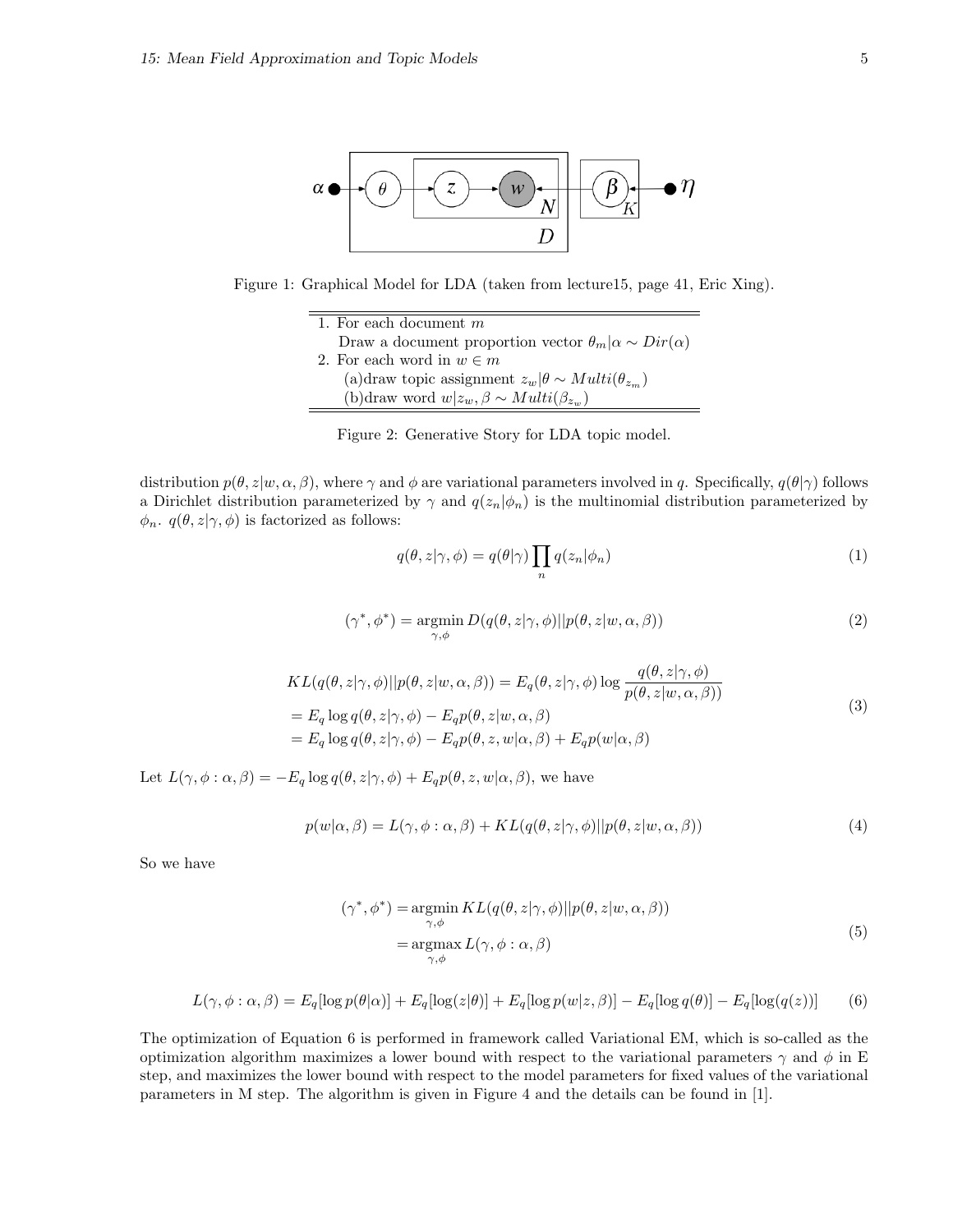E step: For each document d, find the optimizing values of the variational parameters  $\gamma_d$  and  $\phi_d^n$ S step: Maximize the lower bound with respect to  $\alpha$  and  $\beta$ .

Figure 3: Variational Algorithm for LDA.



Figure 4: : (Left) Graphical model representation of LDA. (Right) Graphical model representation of the variational distribution used to approximate the posterior in LDA. Figures borrowed from [1].).

#### 2.3 Gibbs Sampling for LDA

Gibbs sampling is a special case of Markov-chain Monte Carlo (MCMC) simulation and yield relatively simple algorithms for approximate inference in LDA [2]. In Gibbs sampling for LDA, latent variables in the graphical model are sampled iteratively given the rest based on the conditional distribution. A more commonly applied approach is the collapsed Gibbs sampling, where we do not have to sample all parameters involved, as  $\theta$  and  $\beta$  can be integrated out.

Let **z** denote the concatenation of z for all words and  $\mathbf{z}_{-n}$  denotes the topic assignments of all words except  $w_n$ . The conditional probability that  $w_n$  is assigned to topic index k given all other variables is given by:

$$
p(z_i = k | \mathbf{z}_{-\mathbf{n}}, \mathbf{w}, \alpha, \eta) \propto \frac{p(\mathbf{w}, \mathbf{z} | \alpha, \eta)}{p(\mathbf{w}, \mathbf{z}_{-\mathbf{n}} | \alpha, \eta)} = \frac{p(\mathbf{w} | \mathbf{z}, \eta)}{p(\mathbf{w} | \mathbf{z}_{-\mathbf{n}}, \eta)} \frac{p(\mathbf{z} | \alpha)}{p(\mathbf{z}_{-\mathbf{n}} | \alpha)}
$$
  
= 
$$
\int p(\mathbf{z} | \theta) p(\theta | \alpha) d\theta \propto \frac{n_k^w + \eta_k}{\sum_{k'} n_{k'}^w + \eta_k} (n_d^k + \alpha_k)
$$
 (7)

where  $n_k^w$  denotes the number of times word w appearing in topic k.  $n_d^k$  denotes the number of words in document d assigned to topic k. The calculation of  $p(\mathbf{z}|\alpha)$  is performed by integrating our parameter  $\theta$  The details of computation can be found in [2]. The Gibbs Sampling algorithm is given in Figure 5

| For each document $m$                       |
|---------------------------------------------|
| For each word $w \in m$                     |
| sample topic $z_w$ according to Equation 7. |

Figure 5: Gibbs Sampling for LDA.

The estimation for parameters  $\beta$  and  $\theta$  is given by:

$$
\theta_d^m = \frac{n_d^k + \alpha_k}{\sum_{k'} n_d^{k'} + \alpha_{k'}}
$$
  
\n
$$
\beta_k^w = \frac{n_k^w + \beta_w}{\sum_{w'}' n_k^{w'} + \beta_{w'}} \tag{8}
$$